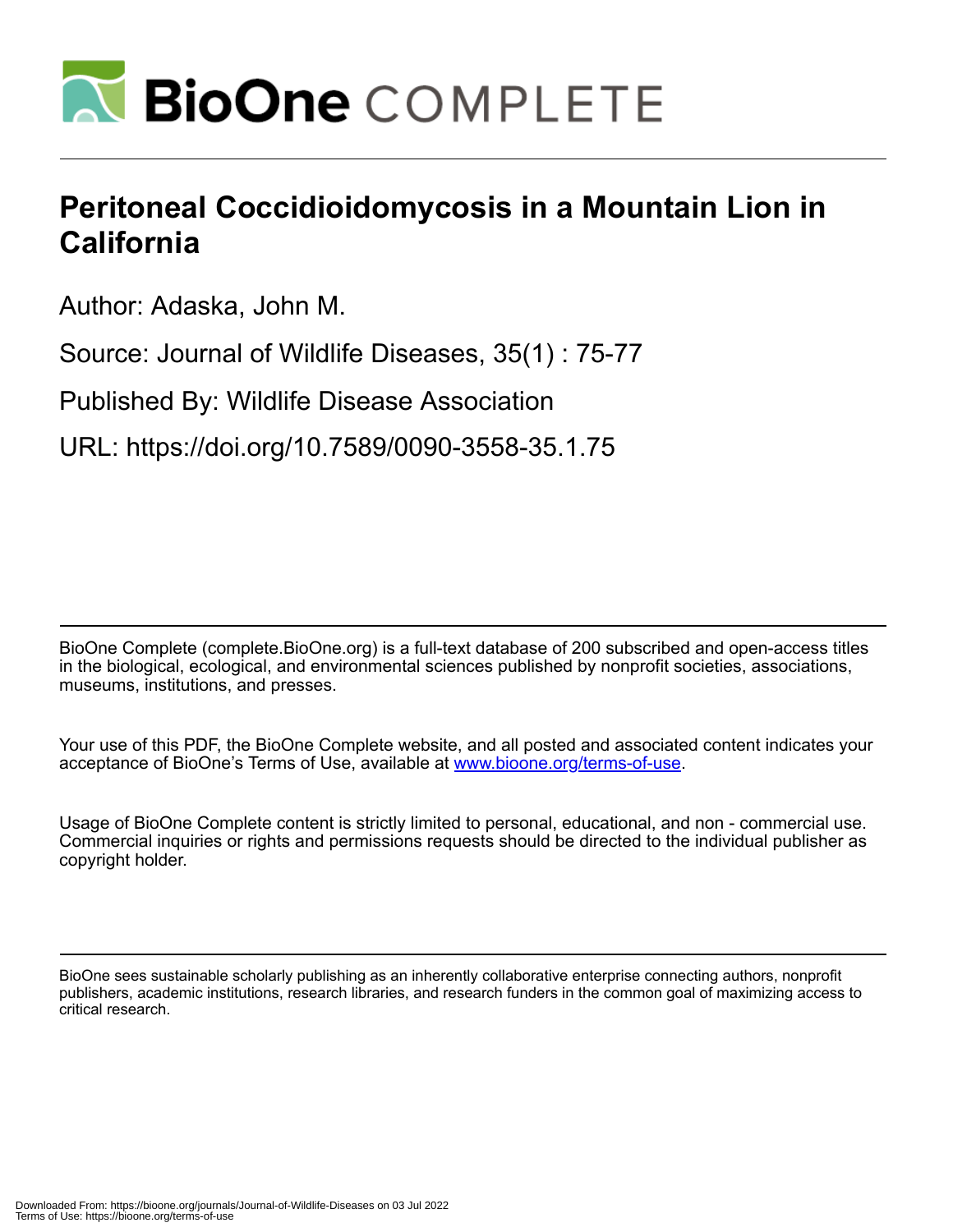## **Peritoneal Coccidioidomycosis in a Mountain Lion in California**

**John M. Adaska,** California Veterinary Diagnostic Laboratory System-Tulare, 18830 Road 112, Tulare, California 93274, USA

ABSTRACT: An adult mountain lion (*Felis concolor*) from the vicinity of Weldon, California (USA) was necropsied following euthanasia due to emaciation and proximity to semi-rural housing. There were spherules consistent with *Coccidioides immitis* within peritoneal surfaces with granulomatous inflammation and fungi consistent with *C. immitis* were cultured from abdominal fluid. This is the first reported case of coccidioidomycosis in a wild mountain lion.

*Key words:* Case report, *Coccidioides immitis,* coccidioidomycosis, *Felis concolor,* mountain lion.

*Coccidioides immitis* is a dimorphic fungus which inhabits the lower Sonoran life zone, prominently including Kern and Tulare counties in the San Joaquin Valley (California, USA) (Rippon, 1988). While the fungus normally inhabits the soil, under proper conditions it produces and releases arthrospores (Rippon, 1988). If these arthrospores are inhaled by a susceptible individual, infection and disease known as Valley Fever or coccidioidomycosis may result (Rippon, 1988). Coccidioidomycosis can have a variety of clinical presentations which range from asymptomatic to the much less common extreme of disseminated disease with fungal organisms found in several organs (Rippon, 1988). Factors which lead to dissemination of the infection are not entirely defined, but they are likely to include concurrent disease (Pappagianis, 1988) and genetically-based variation in cell-mediated immunity (Magee and Cox, 1996). The life-stage occurring in tissues is the spherule within which there are endospores (Davis, 1981). The type of immunologic response directed against the organism is largely related to the phase of *C. immitis* involved. In tissues, inhaled arthrospores incite a response which consists primarily of neutrophils with fewer macrophages and lymphocytes. If this initial response does not clear the infection, the organisms transform to spherules with an associated granulomatous response. The organism multiplies when individual spherules release endospores into the surrounding tissues and the endospores then mature into spherules. The released endospores prompt a polymorphonuclear cell response similar to that seen in the initial infection (Dungworth, 1993, Rippon, 1988). The organs most commonly involved in cases of disseminated disease in humans and dogs include the lung, lymph nodes, spleen, kidney and bone (Pappagianis, 1988, Timoney et al., 1988). Coccidioidomycosis has been diagnosed in a variety of non-domestic species including but not limited to several species of non-human primates, aardvark (*Orycteropus afer*), badger (*Meles meles*), cheetah (*Acinonyx jubatus*), coyote (*Canis latrans*), kit fox (*Vulpes macrotis mutica*), and tiger (*Panthera tigris*) (Pappagianis, 1988; Reed, 1985). Most cases reported in non-domestic species have occurred in animals housed in zoological collections (Pappagianis, 1988). This report describes a case of coccidioidomycosis in a freeranging mountain lion (*Felis concolor*).

In July 1997 an adult male mountain lion was submitted to the Tulare branch of the California Veterinary Diagnostic Laboratory System (Tulare, California). The animal had originally been seen sleeping under a tree in the yard of a private home in a semi-rural river valley (Kern County, California;  $35^{\circ}42'N$ ,  $118^{\circ}19'W$ ). The district office of the California Department of Fish and Game (Fresno, California) was called by private citizens due to concern for humans and pets in the area. When fish and game officers arrived they noted that the animal was reluctant to move even when approached to within a few feet by a truck. In addition the animal was markedly thin and weak. The animal rose only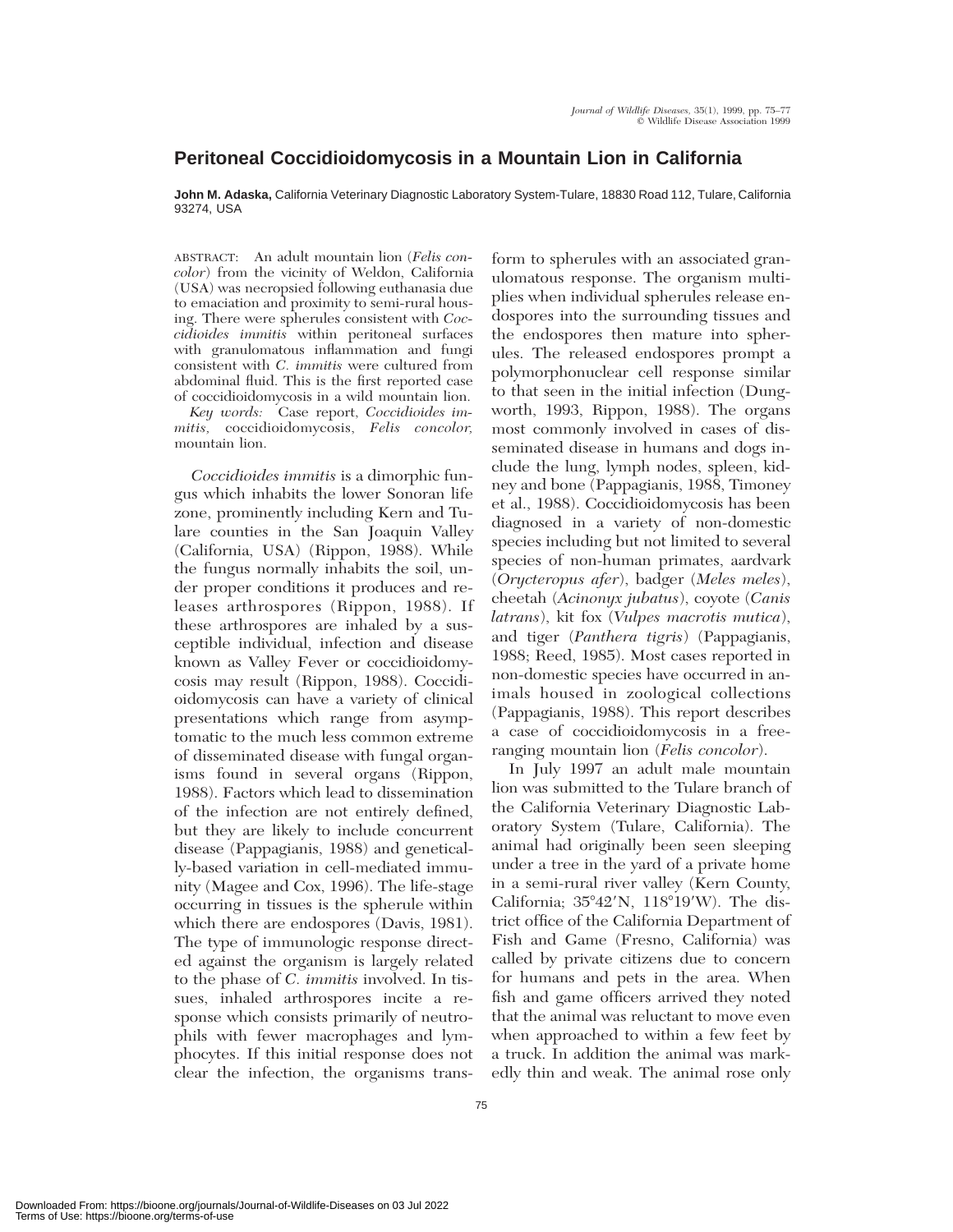

FIGURE 1. Several *Coccidioides immitis* spherules entrapped in the granulomatous connective tissue on the posterior surface of the diaphragm of a mountain lion from California. Note the good visualization of the spherules despite the autolyzed state of the tissue. H&E stain. Bar =  $120 \mu m$ .

with marked coaxing and had rear limb instability. There had been recent cases of plague (*Yersinia pestis*) in coyotes in the area. Because the mountain lion was in poor condition and concerns that it might be infected with *Y. pestis,* it was shot in the thorax at close range with a shotgun. The carcass was taken to a fish hatchery where it was kept in a walk in refrigerated cooler overnight and then transported to the diagnostic lab the next day.

On post-mortem examination, the carcass weighed 37.2 kg, had a body length of 1.38 m, and was estimated to be 4-yrold based on body length, interdental measurements and tooth wear patterns (P. Swift, pers. comm.). The carcass was markedly thin with marked prominence of the scapulae, the spinous processes of the vertebrae, the pelvic tuberosities, and the femurs. There also was moderate dehydration as evidenced by moderately sunken eyes and diminished skin turgor.

There was no evident perirenal or epicardial adipose tissue and the bone marrow had serous atrophy of fat. The left kidney had a single approximately 3 cm long and 2 cm wide irregular area of chronic infarction characterized by a depressed cortical surface and a pale wedge shaped



FIGURE 2. Single *Coccidioides immitis* spherule within the spleen of a mountain lion from California. Periodic Acid Schiff stain. Bar =  $20 \mu m$ .

area on cut section with its base at the sunken cortical surface and its apex at the corticomedullary junction. The peritoneal cavity contained approximately 1 l of red/ brown cloudy fluid. The peritoneal surface of the diaphragm and the serosal surface of the stomach and spleen had a dull, slightly rough or fine granular appearance. There were numerous gun shot related injuries. The carcass had marked autolysis which was attributed to long periods of transportation at high ambient temperatures (approximately 38 C).

The marked autolysis of the carcass complicated the histological examination of the tissues but important findings included an irregular layer of granulomatous connective tissue on the peritoneal surface of the diaphragm and the serosal surface of the stomach and spleen within which there were scattered fungal spherules which were consistent with *C. immitis* (Fig. 1). Small numbers of spherules also were noted within abdominal lymph nodes. The spherules were 20 to 50  $\mu$ m in diameter, had a thick, double-layered, PAS (Sheehan and Hrapchak, 1980) positive wall and often contained endospores which were 3 to 5  $\mu$ m in diameter (Fig. 2). Bacterial culture of the peritoneal fluid on blood agar (Remel, Lenexa, Kansas, USA) resulted in the rapid growth of ir